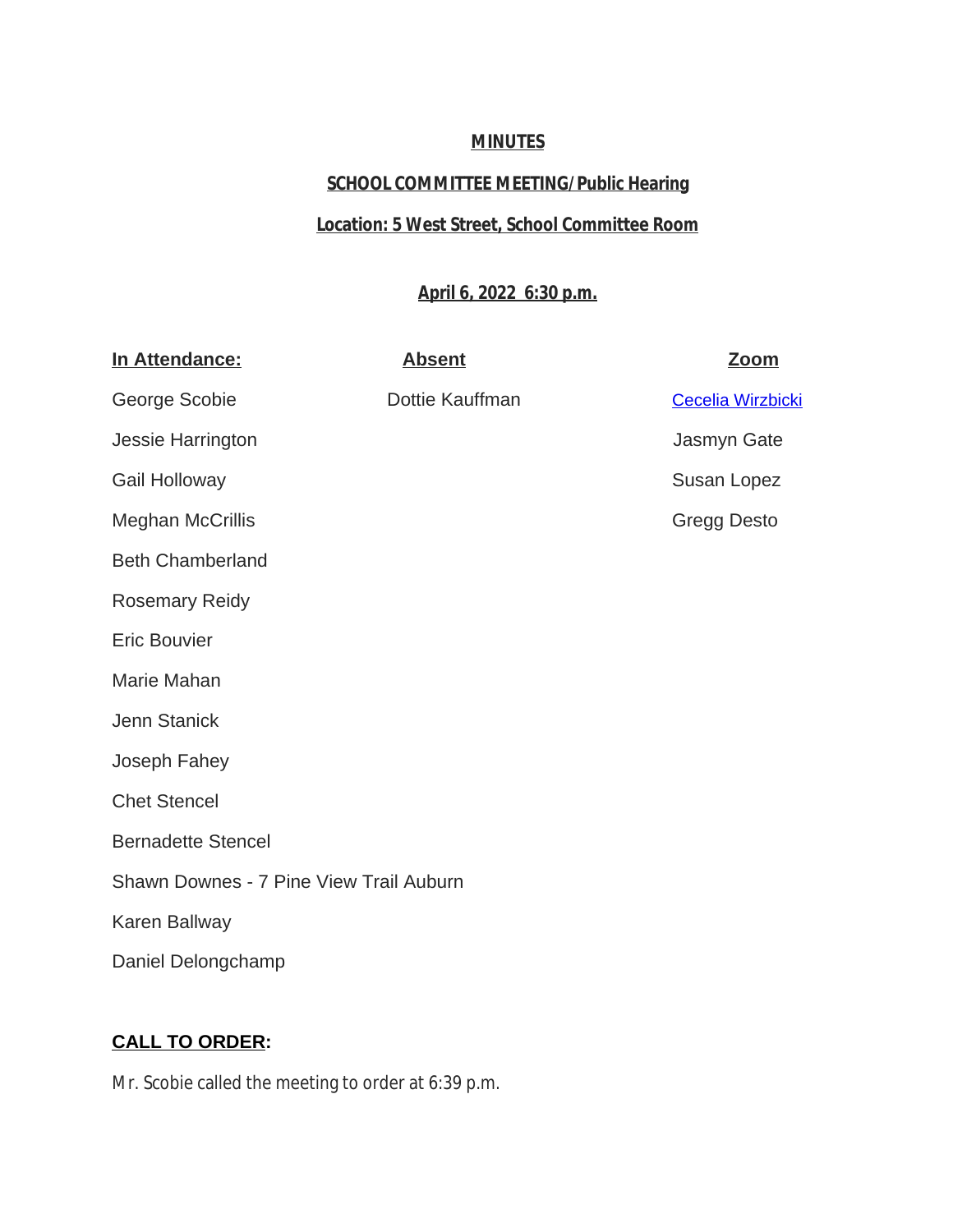## **CITIZENS' COMMENTS:** None

## **SPECIAL RECOGNITIONS:** None

**Minutes:** 3/16/22

George Scobie entertained the motion to *approve the minutes of 3/16/22.*

Jessie Harrington made a motion to *approve the minutes of 3/16/22.* Gail Holloway seconded the motion, it was unanimously approved.

## **STUDENT REPRESENTATIVES REPORT:** None

### **SUPERINTENDENT'S REPORT:**

Dr. Chamberland stated she had ZERO Covid cases to report in the district today. It appears we are still heading in the right direction and better days are here.

### **UNFINISHED BUSINESS:**

### **School Choice 2022-2023 Action**

With current high enrollment numbers, the number of current school choice students, as well as the projected new enrollment numbers for 2022-2023, Dr. Chamberland's recommendation for the number of additional students to be accepted into the Auburn Public Schools via our School Choice program in grades 6-12 is 5.

*Recommended Motion:*.....to accept an additional 5 students into the Auburn Public Schools via school choice for grades 6-12 for the 2022-2023 school year.

George Scobie entertained the motion to *accept an additional 5 students into the Auburn Public Schools via school choice for grades 6-12 for the 2022-2023 school year.* 

Meagan McCrillis made a motion to *accept an additional 5 students into the Auburn Public Schools via school choice for grades 6-12 for the 2022-2023 school year.* Gail Holloway seconded the motion.It was unanimously approved.

### **NEW BUSINESS:**

### **Public Hearing on the Budget Information**

Dr. Chamberland announced that this evening's public hearing will be in regards to the FY 23 proposed school district budget amount totaling \$28,870,214.33. Dr. Chamberland provided an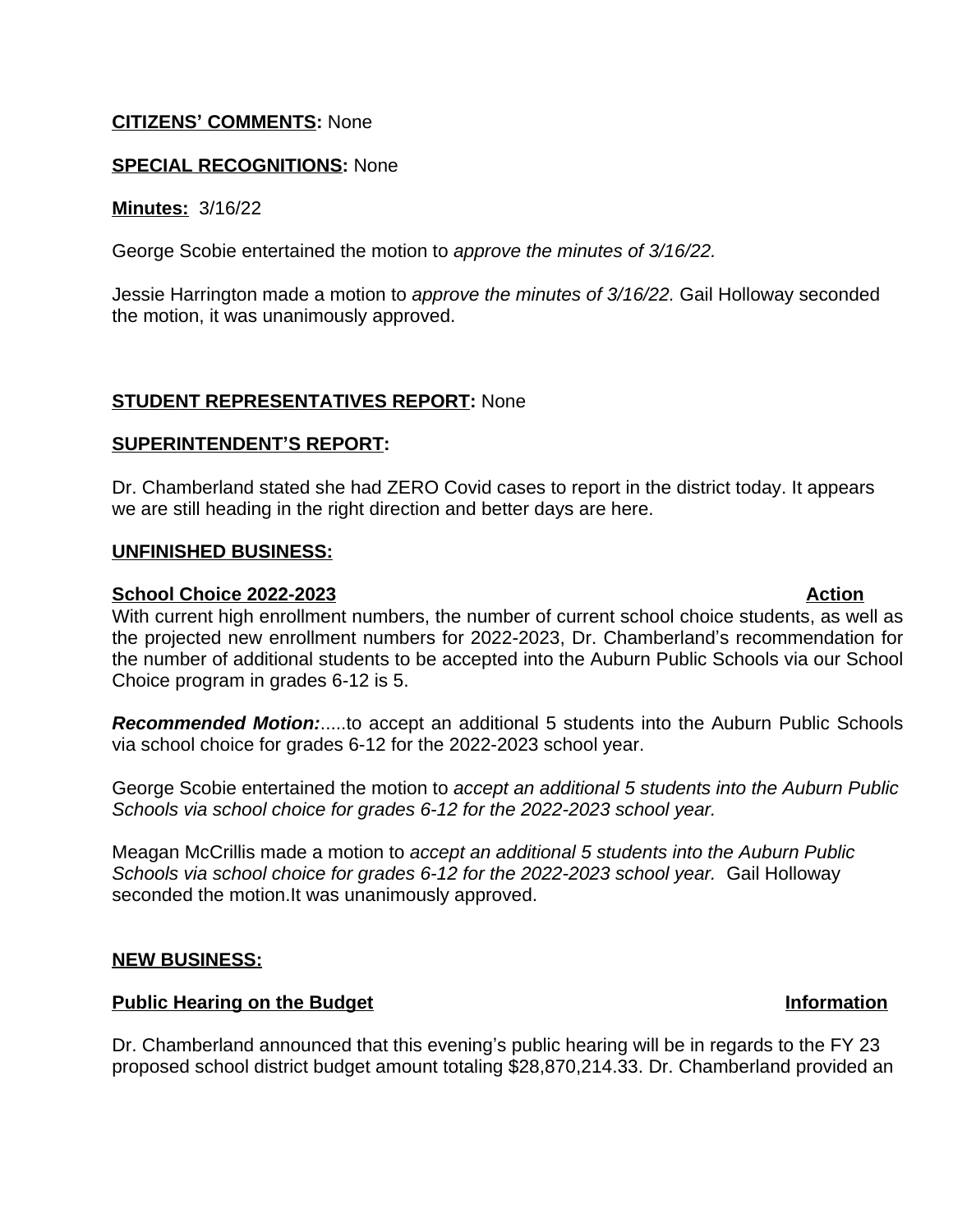overview of the budget process, then each member of the leadership team will read aloud the budget request for their school or department.

Dr. Chamberland asked the Chair if the committee would entertain a motion to open the public hearing on the FY '23 budget.

Mr. Scobie said he would make the motion to open the public hearing on the FY '23 budget. Gail Holloway seconded the motion. It was unanimously approved.

Dr. Elizabeth Chamberland opened the Public hearing with opening comments. Chet Stencel as moderator introduced each speaker.

Mrs. Cecilia Wirzbicki, Central Office

- Central Administration Salaries =  $$1,519,679.53$
- Central Administration Support Costs = \$1,187,031.26
- Central Administration Total Budget = \$2,706,710.79

Mrs. Rosemary Reidy, Director of Pupil Services

- Pupil Services' Salaries = \$1,373,740.07
- Pupil Services' Support Costs = \$863,105.02
- $\bullet$  Total Costs for Pupil Services = \$2,236,845.09

Mr. Joseph Fahey, Director of Facilities

● Director of Facilities' Costs = \$290,243.00

Mr. Eric Bouvier, Director of Technology

● Director of Technology Costs = \$198,581.20

Mrs. Marie Mahan, Bryn Mawr Elementary School

- $\bullet$  Bryn Mawr Salaries = \$2,398,509.04
- Bryn Mawr Support Costs = \$91,950.00
- $\bullet$  Bryn Mawr Total Budget = \$2,490,459.04

Mrs. Jennifer Stanick, Pakachoag Elementary School

- $\bullet$  Pakachoag Salaries = \$2,133,371.51
- Pakachoag Support Costs = \$111,184.00
- Pakachoag Total Budget =  $$2,490,459.04$
- Dr. Susan Lopez, Swanson Road Intermediate School
	- Swanson Road Salaries = \$4,312,477.37
	- Swanson Road Support Costs = \$195,225.00
	- Swanson Road Total Budget = \$4,507,702.37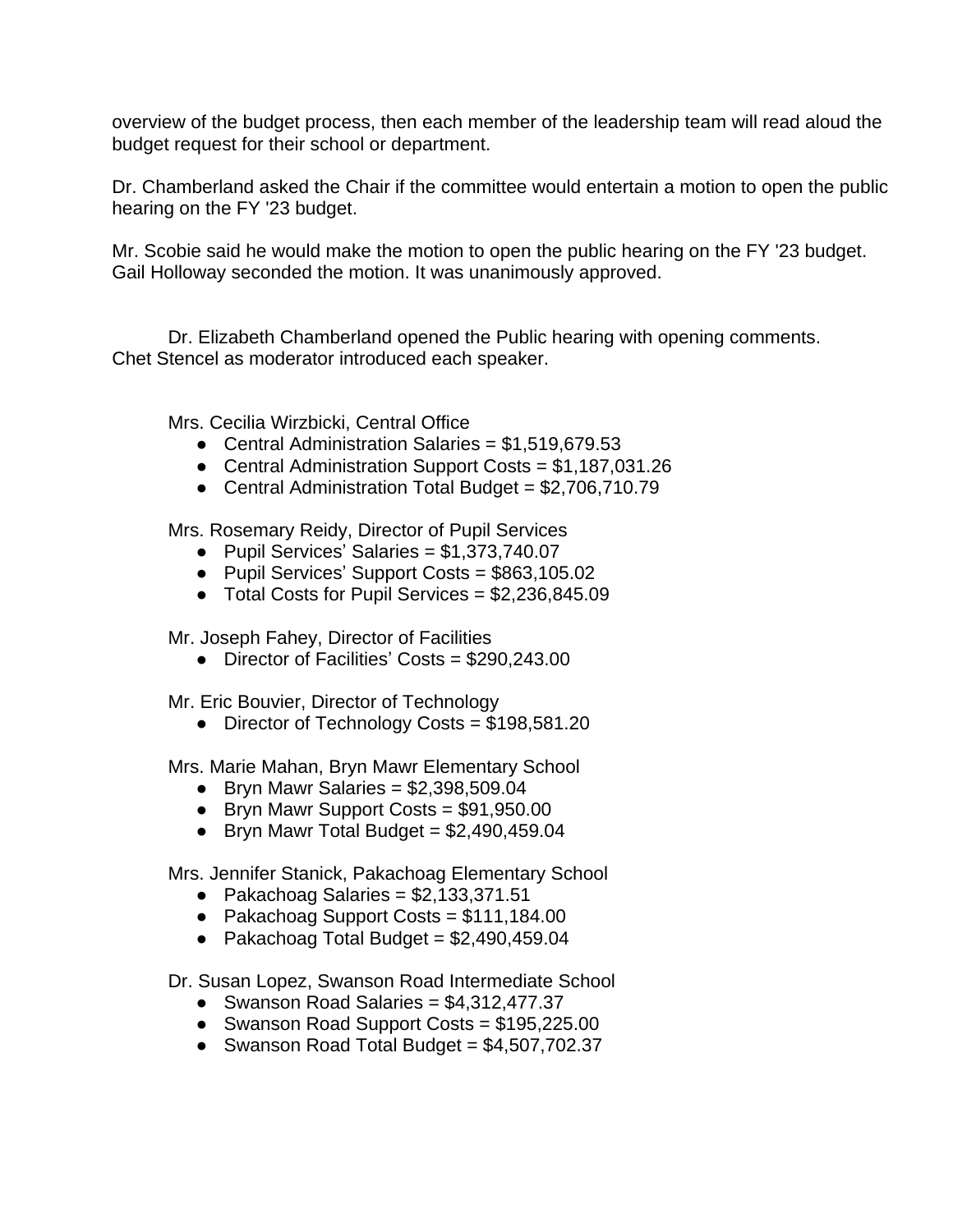Mr. Gregg Desto, Auburn Middle School

- $\bullet$  Auburn Middle Salaries = \$5,269,019,39
- Auburn Middle Support Costs = \$205,985.58
- Auburn Middle Total Budget =  $$5,475,004.97$

Mr. Daniel Delongchamp, Auburn High School

- $\bullet$  Auburn High Salaries = \$6,921,528.26
- Auburn High Support Costs = \$397,646.55
- Auburn High Total Budget =  $$7,319,174.81$
- Athletics & Fine Arts Total Costs = \$563,995.95

Dr. Elizabeth Chamberland, Teaching, Learning, Curriculum and Preschool

- Total Teaching Learning and Curriculum Costs = \$175,000.00
- Total Preschool Costs = \$661,941.60

Dr. Chamberland asked through the Chair if the committee would entertain a motion to close tonight's public hearing on the FY 2023 budget.

Mr. Scobie said he would entertain a motion to close tonight's public hearing on the FY 2023 budget.

Meghan McCrillis made a motion to close tonight's public hearing on the FY 2023 budget, Gail Holloway seconded the motion. It was unanimously approved.

## **BUSINESS/FINANCIAL REPORT:**

## **Donation to the Auburn Music Department Action Action**

Melissa & Kevin O'Brien donated \$115.00 to the Music Department to help students who need financial assistance for RocketFest. This will ensure that everyone who wants to participate is able regardless of finances

*Recommended Motion*….to accept with gratitude, the donation of \$115.00 from The O'Brien family.

George Scobie entertained a motion to accept with gratitude, the donation of \$115.00 from The O'Brien family.

Jessie Harrington made a motion to accept with gratitude, the donation of \$115.00 from the O'Brien family. Gail Holloway seconded the motion, it was unanimously approved.

## **Year to Date Budget Report Information**

Mrs. Wirzbicki provided a year to date budget report dated March 31, 2022.